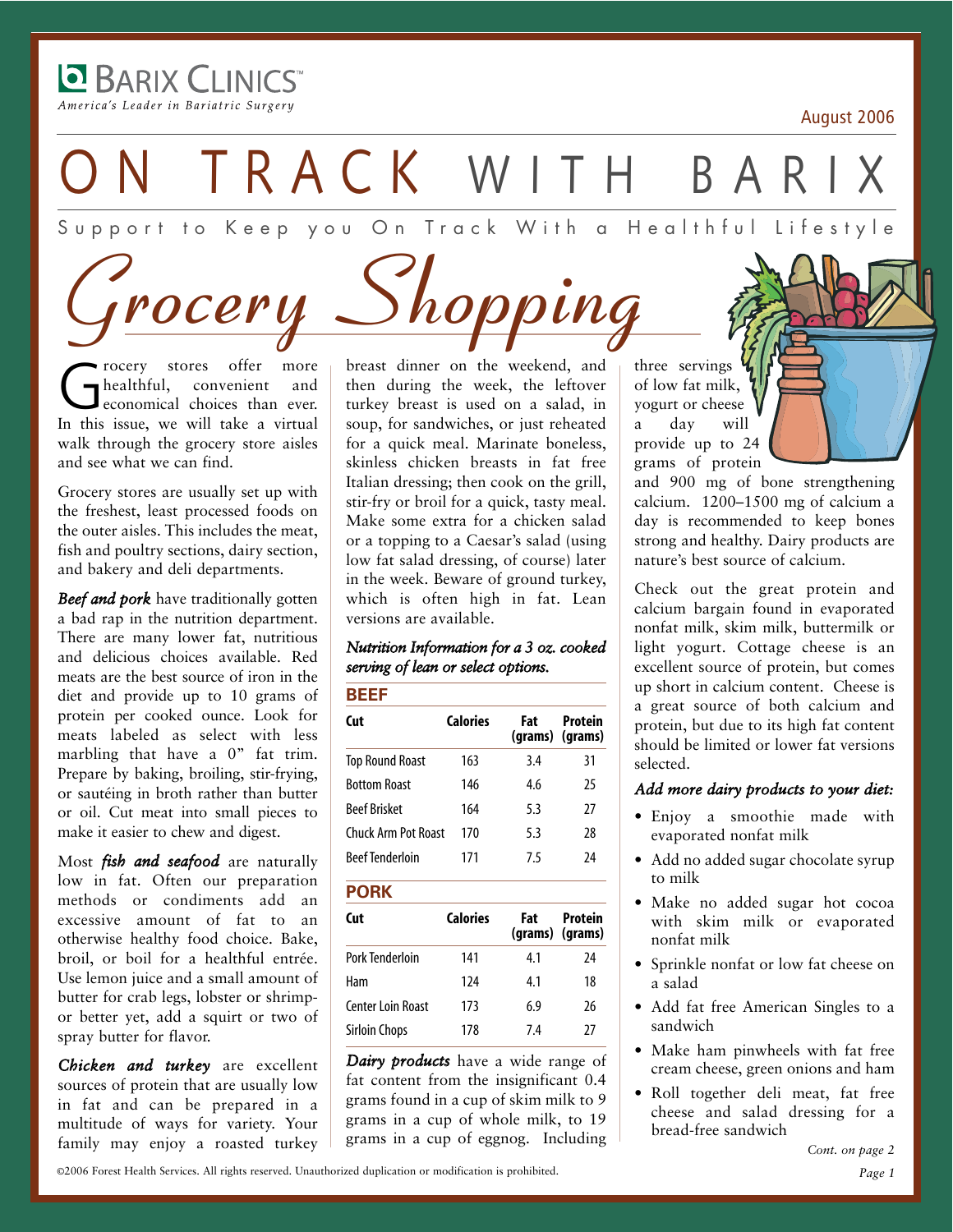*Grocery Shopping,* cont. from page 1

**DAIRY**

|                                        | Protein<br>(grams) | Fat<br>(grams) | Calcium<br>(mg) |
|----------------------------------------|--------------------|----------------|-----------------|
| Evaporated nonfat<br>milk – 8 oz.      | 20                 | 0              | 744             |
| Milk, skim – 8 oz                      | 8                  | 0              | 301             |
| Cottage cheese,<br>nonfat ¼ cup        | 8                  | 0              | 30              |
| Cottage cheese,<br>1% fat - 1/4 cup    | 8                  | 0.5            | 35              |
| Cottage cheese,<br>2% fat - 1/4 cup    | 8                  | 1              | 39              |
| Buttermilk – 8 oz                      | 8                  | 2              | 285             |
| Milk, $2\% - 8$ oz                     | 8                  | 5              | 297             |
| Milk, whole $-8$ oz                    | 8                  | 9              | 290             |
| Yogurt, light - 8 oz                   | 7                  | $\mathfrak z$  | 250             |
| $($ heese $-1$ oz                      | 7                  | 9              | 200             |
| American cheese,<br>fat free $-3/4$ oz | 5                  | 0              | 150             |
| Cream cheese,<br>fat free $-2I$        | 5                  | 0              | 100             |
| American cheese<br>$-3/4$ OZ           | 4                  | 5              | 100             |
| Cream cheese - 2 T                     | 2                  | 10             | 23              |

*Salads* are often one of the foods craved during the recovery nutrition phases. The crunchy texture and fresh taste is a favorite of many. Vegetables provide fiber, a host of vitamins and minerals, anti-oxidants to enhance our immune systems, and are almost always low in fat.

*Fresh fruits*, full of nature's sweetness, can satisfy a sweet tooth and enhance with a good dose of essential vitamins. During the first few months after surgery, eating capacity is very limited. Obtaining adequate protein over-rides

## IN THE NEV

n previous issues of *On Track With Barix*, we have highlighted the importance

 $\begin{bmatrix}$  n previous issues of *On Track With*<br>*Barix*, we have highlighted the importance<br>of adequate sleep to decrease stress hormones and food cravings. In the news are two new studies about sleep. The first study demonstrated how getting a good night's sleep might help you to learn. Dr. Jeffrey Ellenbogen reported in Current Biology's July 11 edition that the brain appears to firm up memories of newly acquired information during sleep.

the importance of obtaining the recommended number of servings of fruits and vegetables. By one year post-op, reach for  $\frac{3}{4}$  to 1  $\frac{1}{2}$  cups of vegetables per day and ½ to 1 cup of fruit per day.

Choosing *fruits and vegetables* "closest to nature" (an orange instead of orange juice) will provide your body with the most fiber and nutrients; and minimize added sugars, fats, preservatives, and other unwanted ingredients. Look for quick, ready to eat versions—truly healthful fast food.

The *deli* has some low fat, high protein choices. Look for lean deli meats and roasted chicken (choose the light meat without the skin). Low fat deli meats are delicious cut into small pieces and added to a salad; make a bread-less sandwich; or add to pita bread, cocktail rye bread, toast, or bread for a variety of high protein taste treats.

California subs are especially tasty in the summer months: chop deli meat, lettuce, tomato and onion into small pieces; add fat free shredded cheddar and fat free Italian dressing. Wrap filling in flour tortilla, slice and enjoy.

The deli's pre-made salad section may have some low fat, low sugar choices, but is traditionally filled with many fat and sugar laden foods. Opt instead to make your own low fat, sugar free varieties.

*Pita bread*, *flour tortillas, or toasted breads* are well-tolerated and healthful choices in the baked goods section. Look for no added sugar pies, cakes, and cookies for a special occasion treat.



The interior aisles

typically contain foods that have undergone a higher degree of processing which may compromise the nutritional content but often increases convenience. Read labels carefully to avoid higher amounts of added sugars and fats.

- Choose lower fat versions of your favorite dressings. Ranch, Italian, and Bleu Cheese are often lower in added sugar.
- Choose baked or lower fat crackers. Lower fat microwave popcorn tastes great and meets the desire for a crunchy snack.
- Ready to eat cereals are a quick breakfast favorite in many families. Finding a lower sugar choice is a bit of a challenge. Many hot cereals are also available.
- The freezer is stocked with a multitude of no added sugar treats. From popsicles, fudgesicles, and ice cream to frozen fresh fruit to add to smoothies, many healthful choices can be found.

The grocery store is filled with many healthful, delicious, low fat, and no added sugar foods. Many foods are pre-prepared or require minimal preparation — a healthful fast food alternative. Choose a variety of foods for optimal health. *Happy Shopping!*

The second study by Diane S. Lauderdale, PhD, indicates that most of us do not get enough sleep and we report that we sleep more than we actually do. She found that Caucasian women reported getting 7 hours of sleep on weeknights when

actually they slept only 6 hours and 42 minutes-and they were the group that slept the most. Bottom line: "People don't get enough sleep, and they get less sleep than they think," Lauderdale says, in a news release. So get the kids to bed, shut off the TV, put your worries aside and get some zzzzzs. In addition to being less stressed with less food cravings, we now know that you'll be smarter too!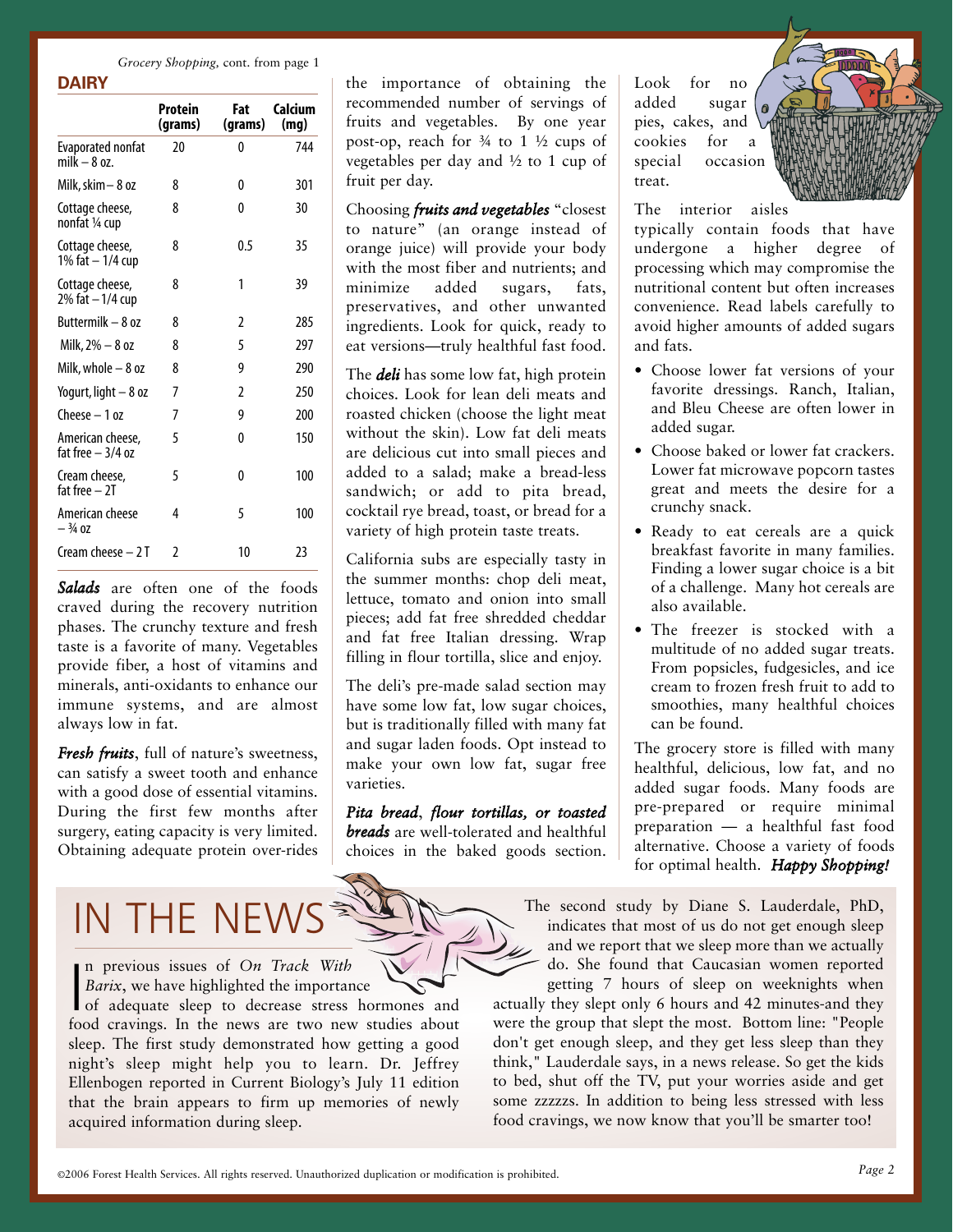Preparing for Surgery

There are three types of lifestyles; those that encourage weight loss; those that allow for weight maintenance; and those that promote weight gain. Each one of us is following one type of lifestyle at each point in our lives. Having bariatric surgery will help you to follow a lifestyle that will encourage weight loss and allow for weight maintenance, however the surgery is just a tool—it cannot do the work for you. Those that are most successful with bariatric surgery accept the responsibility and do the work to change daily habits.

#### *There are trade offs to having a healthy weight. For best success:*

- You cannot eat anything that you want in any amount that you want
- You will have to lead an active lifestyle
- You will need to eat six small meals
- You will have to avoid drinking with meals
- You will need to be more organized to make sure that you have healthy food choices available
- You will have to take the time to read labels
- You will have to take a vitamin and mineral supplement
- You may have to find new ways to comfort yourself, deal with stress, or relieve boredom
- You may have to work to overcome emotional issues that have led to overeating

#### *In return for these trade offs, most people experience:*

- A healthy weight
- Feeling better—both physically and emotionally
- Feeling "normal"
- Improvements in many medical conditions and decreased medications (talk to your surgeon for individual conditions)
- An increase in life's options—from riding on a rollercoaster, to getting a job promotion, to playing basketball with your child—many people experience opportunities that were difficult or impossible at a higher weight
- An opportunity to have more fashion choices in smaller clothing sizes

In preparing for surgery, examine your attitudes and habits that will need to change for you to be as successful as possible. Plan to follow the recovery nutrition step by step—even if you want to eat steak two weeks after surgery, be willing to put off that gratification until your body is ready (6 weeks post-op). Be willing to try new full liquid recipes until you find one that you like so you are able to meet your protein goal.

Get prepared by finding a place to walk after surgery (local school, mall, or fitness center). Set aside time each day for regular exercise. You will get the most from your surgery if you are willing to take the trade offs, make the efforts, and recommit every single day to a healthy lifestyle. *The rewards are well worth it!*



## IT WORKED FOR ME



Here's a little something I've found that helps keep me on track…

In June, I saw my surgeon for my 4 year post-op follow up. I've made my annual check-in a high priority and encourage you to do so also.

During the years since my surgery, I've been able to help keep myself "on track" by checking in with my surgeon. He's helped me keep myself in the best health possible by monitoring my progress and making adjustments along the way. When my iron was dropping, he was able to catch it before it reached a critical point. When my B-12 was getting too low, he caught that too. And the chats with the dietitian and staff are always helpful because I'm able to ask questions and get helpful tips to help me take the best possible care of myself. It's not just about the weight — there's so much more to it.

—Submitted by Amy P.



### **RECONSTRUCTIVE SURGERY**

**To receive a free reconstructive surgery guide, call 8002820066 or send us an email at rc@barixclinics.com with your name and contact information.**

Our reconstructive surgery program is currently performed at all our centers in Michigan, Ohio, Illinois, Pennsylvania, and Arizona. Call us today for more information!

**SUBSCRIBE to On Track With Barix at:** www.barixclinicsstore.com/newsletter.html